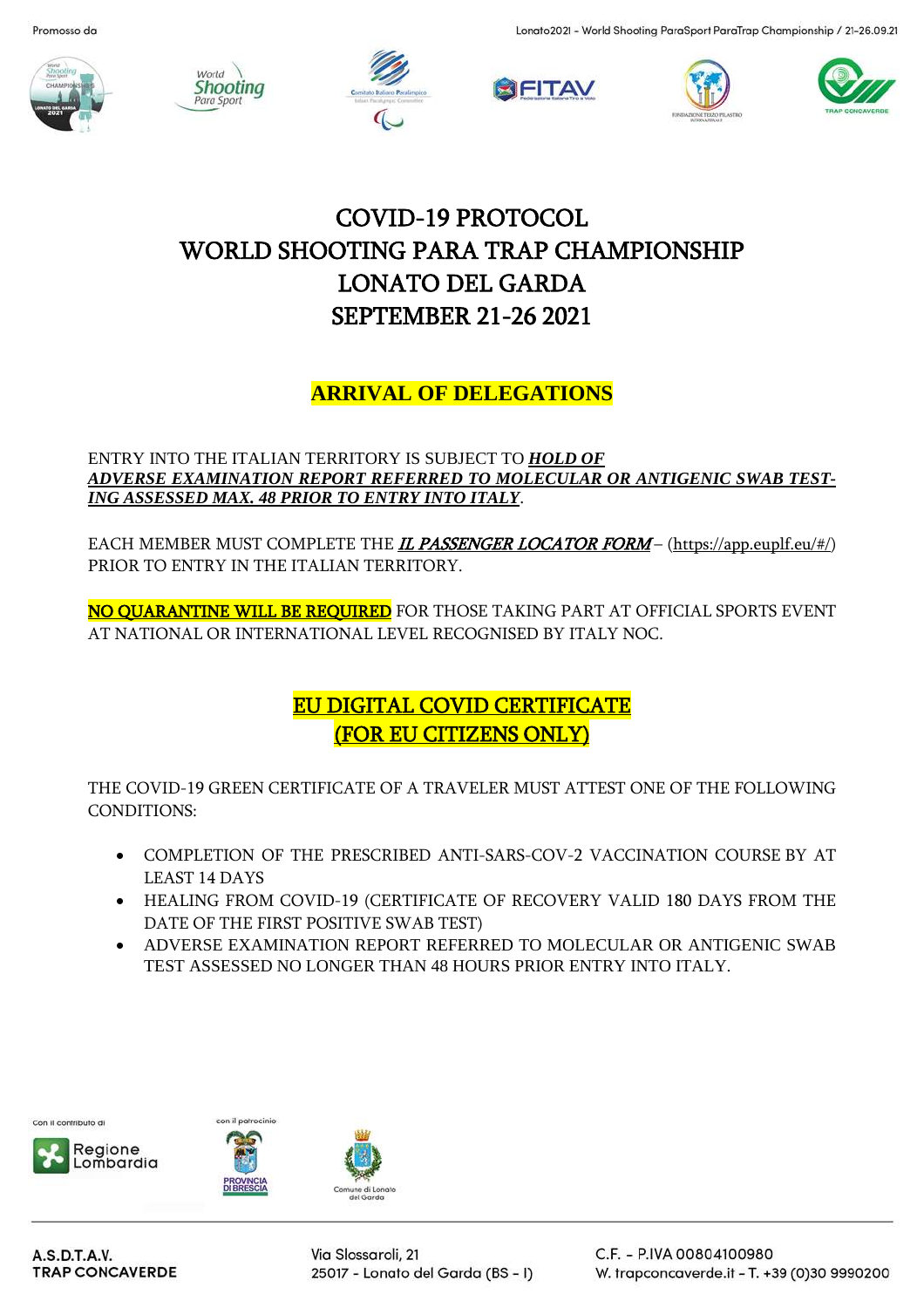











#### **COMPETITION PERIOD**

#### **IT IS MANDATORY FOR ALL TO:**

- 1) ALWAYS HOLD THE PERSONAL COMPETITION PASS RELEASED UPON REGISTRA-TION.
- 2) RESPECT THE INDICATED TRAILS (E.G. ENTRY AND EXIT).
- 3) ALWAYS WEAR MASK, EITHER OUTDOOR OR INDOOR (MASKS CAN EVENTUALLY BE REMOVED IN SHOOTING STATIONS OR DURING MEALS).
- 4) ALWAYS KEEP A 2 MT. DISTANCE FROM OTHER PEOPLE.
- 5) FREQUENTLY WASH AND SANITIZE HANDS.
- 6) AVOID BODY CONTACTS SUCH AS HUGS OR HANDSHAKES
- 7) SNEEZE AND/OR COUGH IN A TISSUE.
- 8) AVOID SHARED USE OF OBJECTS.

ALL PARTICIPANTS ARE BOUND TO ABIDE THE PRESENT PROTOCOL AND ALL ENFORCED RULES FOR THE WHOLE DURING OF THEIR STAY IN THE ITALIAN TERRITORY. THE EFFECTIVENESS OF ALL ENFORCED MEASURES IS CONDITIONED TO THE RESPECT OF SIMPLE YET FUNDAMENTAL SOCIAL DISTANCING RULES BY ALL PARTICIPANTS AND THEIR CORRECT USE OF PERSONAL PROTECTIVE EQUIPMENT.

FROM SEPT. 21 TILL 25 ANTIGENIC TESTS WILL BE ACCESSIBLE DIRECTLY AT THE SHOOTING RANGE.

3RD GENERATION SWAB TESTING (EFFECTIVE ON VIRUS VARIANTS) SHALL BE CARRIED OUT AT THE SHOOTING RANGE (MEDICAL ROOM – PAYMENT TO BE DONE AT THE REGIS-TRATION BOOTH), OR AT THE "SAN PELLEGRINO" HOSPITAL, VIA GIUSEPPE GARIBALDI 81,  $46043$  – CASTIGLIONE DELLE STIVIERE (MN), AT THE COST OF  $\epsilon$  40 (TO BE PAID AT THE HOS-PITAL).

MOLECULAR SWAB TESTING (EFFECTIVE ON VIRUS VARIANTS) SHALL BE CARRIED OUT SHALL BE PERFORMED AT "SAN PELLEGRINO" HOSPITAL, VIA GIUSEPPE GARIBALDI 81, 46043  $-$  CASTIGLIONE DELLE STIVIERE (MN), AT THE COST OF  $\epsilon$  60 TO BE PAID AT THE HOSPITAL.

A SHUTTLE BUS SERVICE FROM THE COMPETITION SITE WILL BE MADE AVAILABLE TO ALL THOSE IN NEED OF REACHING THE HOSPITAL TO CARRY OUT SWAB TESTING.







Via Slossaroli, 21 25017 - Lonato del Garda (BS - I)

del Gardo

C.F. - P.IVA 00804100980 W. trapconcaverde.it - T. +39 (0)30 9990200

A.S.D.T.A.V. **TRAP CONCAVERDE**